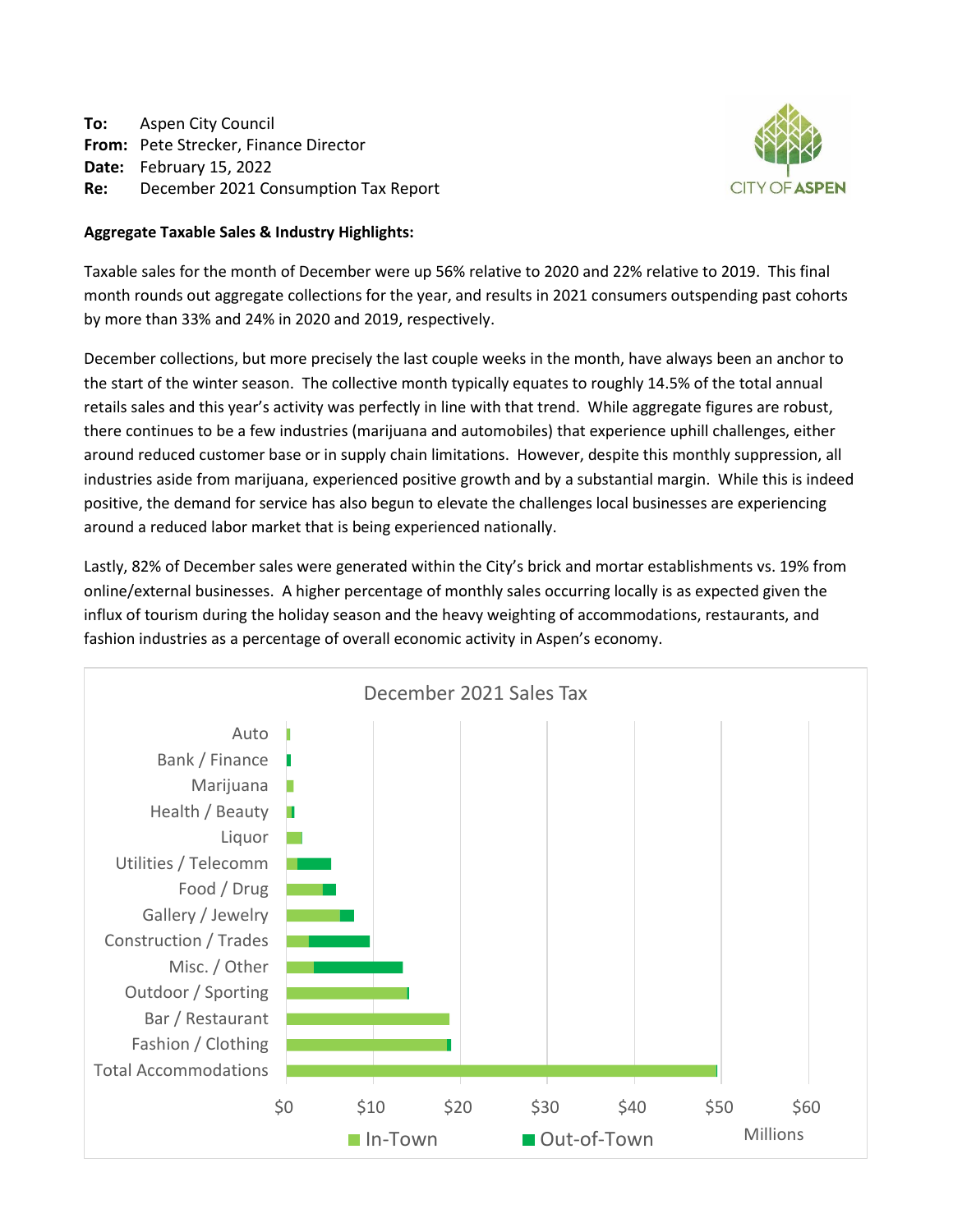#### **Sales and Lodging Tax:**

Actual tax collections for the month of December were up 54% relative to 2020 and 25% relative to 2019. This monthly total represents a significant rebound in tourism activity, even when comparing to a "normal" pre-COVID year such as 2019. It also closes the book on a calendar year that looked a bit like a rollercoaster, as redlevel restrictions were in place early but once lifted, allowed pent up economic activity to release and lift local businesses out of a challenging position and into one of success. For the year, 2021 ended up 34% and 25% relative to 2020 and 2019 collections, respectively, putting this general statement into quantifiable terms.

Similar to sales tax, the City's dedicated 2.0% lodging tax collections mirror a hearty month of visitation. December collections were up 149% and 48% relative to 2020 and 2019 remittances – the December 2020 figure was of course significantly muted last year due to COVID restrictions. For the aggregate year, collections ended up 38% relative to 2020 and 7% relative to 2019.

#### *Short-Term Rentals*

Keeping the current environment qualifier ever front of mind, as stated in prior reports, the short-term rental (STR) market in Aspen will not see expansion beyond the current number of license and permit holders allowed to operate, following the City Council's adoption of Ordinance #27 on December 8<sup>th</sup>. This action included a moratorium on land use applications for new STRs in the community, effective immediately. With this pause, the Council and the Community plan to take the next number of months to discuss the impact these businesses have on the neighborhoods where they are located; the transit, utility and other infrastructure needs to accommodate these operations and guests; and the environmental impacts they bring around waste, noise, etc.

This aside, taxable sales from short-term rentals for December made up 35% of the overall lodging industry total. This slice of the accommodations industry remains very robust, seemly moving in perfect lockstep with the rest of the traditional lodging industry as it transitions into a high skier/tourist visitation period.

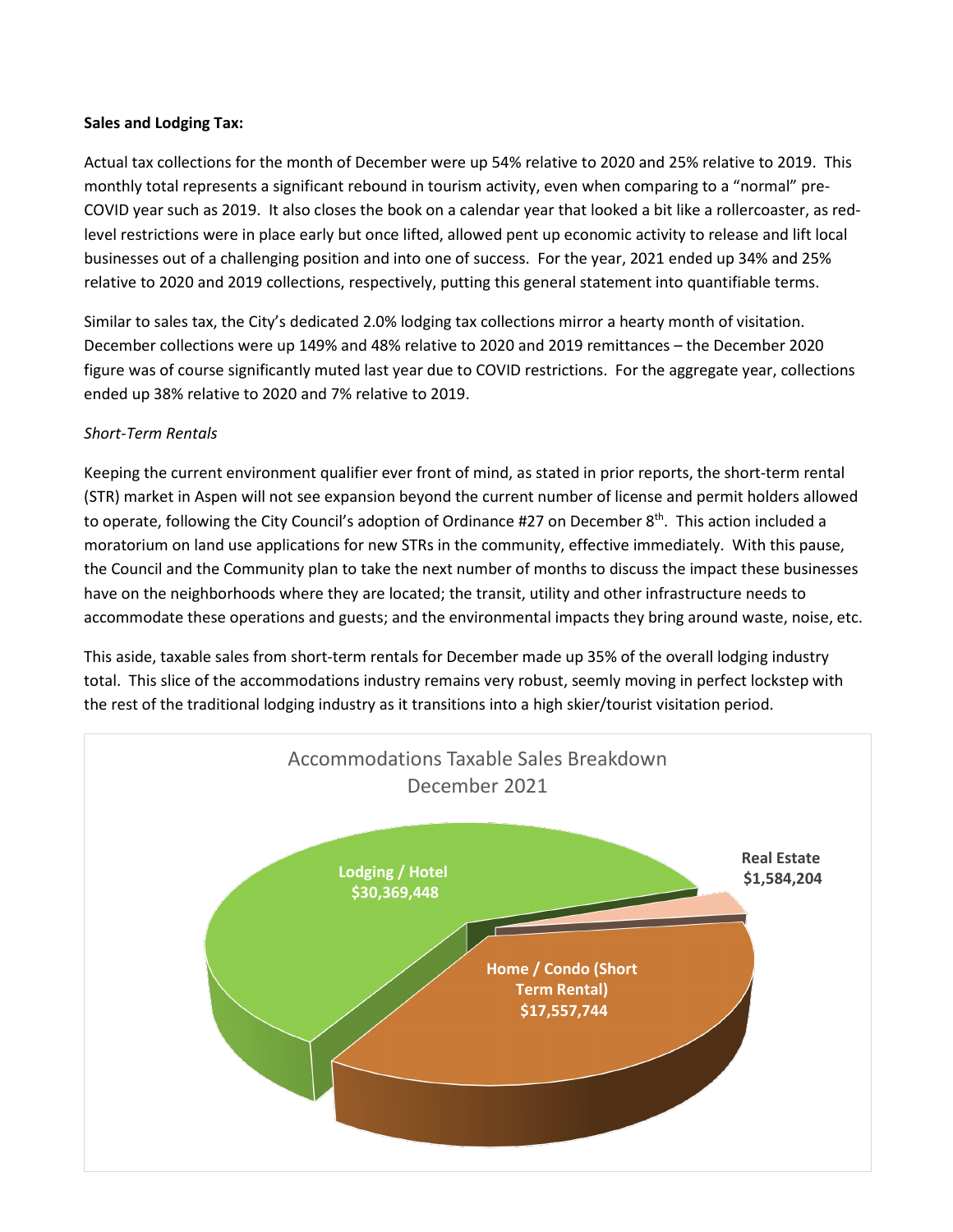#### **City Share of County Sales Tax:**

The City of Aspen is allocated a portion of Pitkin County's 2.0% sales tax, with its share established based on a formulaic allocation for all municipalities generating economic activity within the County boundaries. Because the County tax collection process is performed at the State level, the County's collections lag by an additional month relative to the City's own collection process.

Pitkin County's year-to-date collections have continued to pace roughly 25% ahead of both 2020 and 2019 levels, consistent with the previous monthly update. While the industry mix within the larger County tax base varies from that of the highly tourism dependent economy that centers within the City of Aspen, the growth in collections is largely in sync with that of the City's experience.

#### **Real Estate Transfer Taxes:**

Real Estate Transfer Taxes (RETT) collections, generally speaking, have remained robust into the new calendar year, deviating from the expected shift to a slower pace of in real estate activity that should eventually accompany the impacts from reduced inventory levels and record setting per square foot pricing. While down roughly 6% to 8% relative to January 2021 collections (depending on which tax considered), both arts and affordable housing real estate transfer tax collections in January 2022 far exceeded budgeted estimates.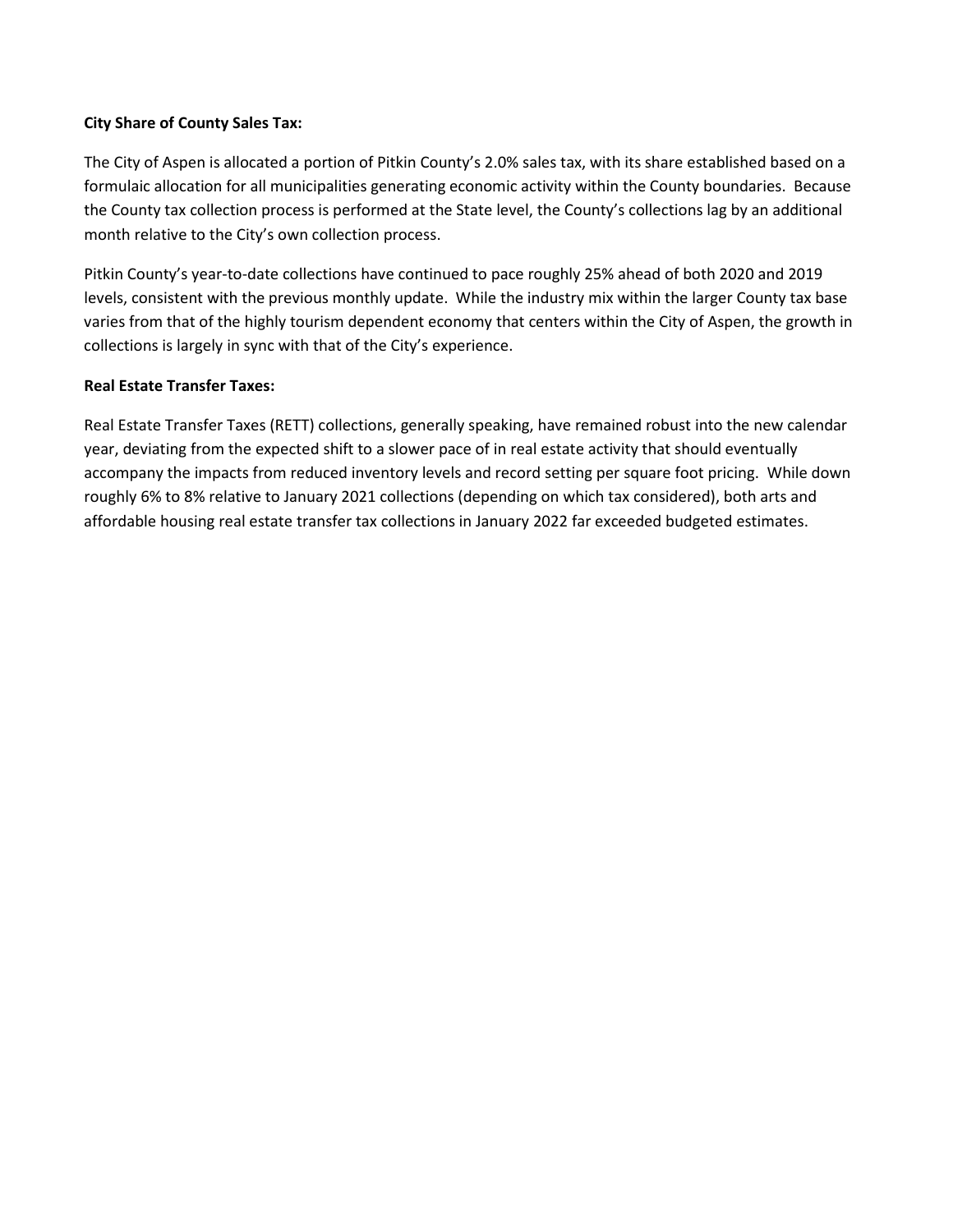## **City of Aspen Retail Sales by Industry December 2021**

|                              |                     |                         | <b>Year To Date Retail Sales</b> |                  |                                |  |  |  |
|------------------------------|---------------------|-------------------------|----------------------------------|------------------|--------------------------------|--|--|--|
| Category                     | <b>Retail Sales</b> | % of Total Retail Sales | % Change to 2020                 | % Change to 2019 |                                |  |  |  |
| Accommodations               | \$256,865,311       | 25.2%                   | 45.1%                            | 8.4%             |                                |  |  |  |
| Restaurants/Bars             | \$154,955,362       | 15.2%                   | 26.1%                            | 11.5%            |                                |  |  |  |
| <b>Sports Equip/Clothing</b> | \$65,735,189        | 6.4%                    | 22.7%                            | 24.0%            | <b>Miscella</b>                |  |  |  |
| <b>Fashion Clothing</b>      | \$121,272,550       | 11.9%                   | 93.0%                            | 89.6%            | 9.2<br><b>Liquor</b>           |  |  |  |
| Construction                 | \$94,834,967        | 9.3%                    | 32.2%                            | 35.1%            | 1.3%                           |  |  |  |
| Food & Drug                  | \$68,967,198        | 6.8%                    | 19.4%                            | 15.8%            | <b>Food &amp; Drug</b><br>6.8% |  |  |  |
| Liquor                       | \$13,759,851        | 1.3%                    | 3.6%                             | 25.8%            |                                |  |  |  |
| Miscellaneous                | \$94,221,354        | 9.2%                    | 10.1%                            | 28.8%            |                                |  |  |  |
| Jewelry/Gallery              | \$46,883,805        | 4.6%                    | 21.4%                            | 21.3%            |                                |  |  |  |
| <b>Utilities</b>             | \$49,592,868        | 4.9%                    | 10.4%                            | 8.7%             | <b>Construction</b>            |  |  |  |
| Automobile                   | \$31,400,315        | 3.1%                    | 30.1%                            | 61.6%            | 9.3%                           |  |  |  |
| Marijuana                    | \$11,207,258        | 1.1%                    | $(1.0\%)$                        | (6.2%)           |                                |  |  |  |
| Bank / Finance               | \$4,463,553         | 0.4%                    | 270.5%                           | N/A              |                                |  |  |  |
| Health / Beauty              | \$6,593,635         | 0.6%                    | 372.7%                           | N/A              | Fas                            |  |  |  |
| <b>Total</b>                 | \$1,020,753,218     | 100.0%                  | 33.2%                            | 24.1%            |                                |  |  |  |

|                         |                     |                         |                  | <b>December Monthly Retail Sales</b> |                                  |       |
|-------------------------|---------------------|-------------------------|------------------|--------------------------------------|----------------------------------|-------|
| Category                | <b>Retail Sales</b> | % of Total Retail Sales | % Change to 2020 | % Change to 2019                     |                                  |       |
| <b>Accommodations</b>   | \$49,511,395        | 33.5%                   | 140.7%           | 35.4%                                |                                  | N     |
| Restaurants/Bars        | \$18,764,403        | 12.7%                   | 75.0%            | 17.3%                                |                                  |       |
| Sports Equip/Clothing   | \$14,129,813        | 9.6%                    | 49.4%            | 22.7%                                | <b>Food &amp; Drug</b>           | Liq   |
| <b>Fashion Clothing</b> | \$18,944,420        |                         | 73.9%            | 99.7%                                | 3.9%                             | 1.    |
| Construction            | \$9,620,282         | 6.5%                    | 2.1%             | (5.1%)                               | <b>Construction</b>              |       |
| Food & Drug             | \$5,724,788         | 3.9%                    | (5.6%)           | $(30.8\%)$                           | 6.5%                             |       |
| Liquor                  | \$1,840,453         | 1.2%                    | 5.6%             | 15.6%                                |                                  |       |
| Miscellaneous           | \$13,414,586        | 9.1%                    | 33.3%            | 9.9%                                 |                                  |       |
| Jewelry/Gallery         | \$7,796,829         | 5.3%                    | 57.3%            | (1.4% )                              |                                  |       |
| <b>Utilities</b>        | \$5,174,783         | 3.5%                    | (3.2%)           | 2.8%                                 |                                  |       |
| Automobile              | \$441,865           | 0.3%                    | (84.3%)          | (61.4%)                              | <b>Fashion Clothing</b><br>12.8% |       |
| Marijuana               | \$843,703           | 0.6%                    | $(19.0\%)$       | (23.1%)                              |                                  |       |
| Bank / Finance          | \$540,035           | 0.4%                    | (20.2%)          | N/A                                  |                                  |       |
| Health / Beauty         | \$958,427           | 0.6%                    | 3.4%             | N/A                                  |                                  | Sport |
| <b>Total</b>            | \$147,705,780       | 100.0%                  | 55.9%            | 22.1%                                |                                  |       |



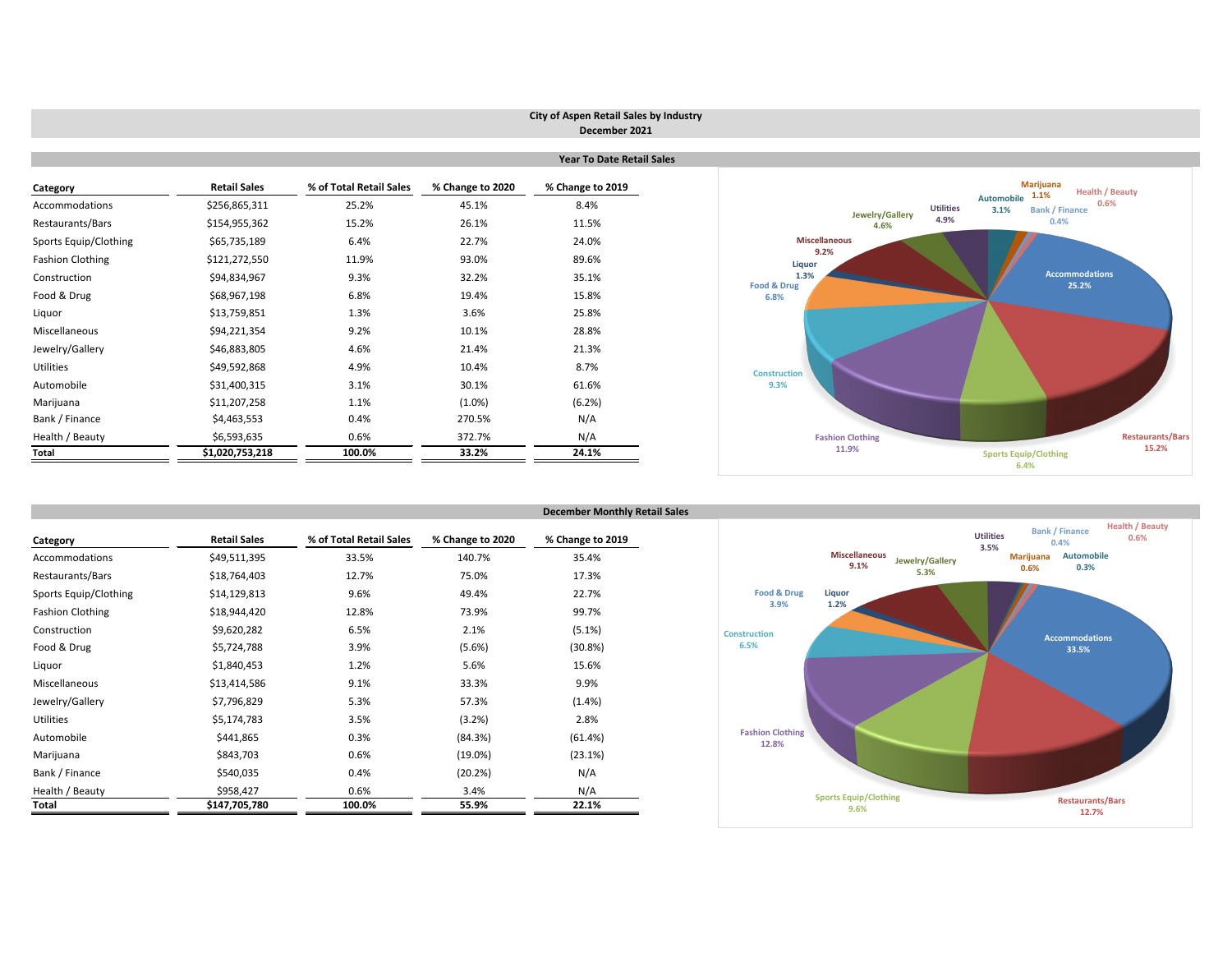#### **City of Aspen Sales and Lodging Tax December 2021 Year To Date Tax Collections Tax Type YTD Taxes Collected % YTD Taxes** 1.0% Sales Tax: Parks & Open Space \$10,207,461.44 35.6% 0.5% Sales Tax: Parks & Open Space \$5,106,740.18 17.8% 0.30% Sales Tax: Public Education  $$3,066,868.11$  10.7% 0.15% Sales Tax: Transportation  $$1,532,036.50$  5.3% 0.45% Sales Tax: Affordable Housing/ Childcare  $$4,596,069.18$  16.0% 2.0% Lodging Tax: Tourist Promotion/ Transportation  $$4,174,844.65$  14.6% **Total \$28,684,020.06 100% 1.0% Sales Tax: Parks & Open Space 35.6% 0.5% Sales Tax: Parks**  0.15% Sales Tax: 0.30% Sales Tax: Public & Open Space **17.8% Education Transportation 0.45% Sales Tax: Affordable Housing/ Childcare 2.0% Lodging Tax: Tourist Promotion/ Transportation 14.6%**

| <b>December Monthly Tax Collections</b>             |                                          |                    |                                                                |                                                                                                                                           |  |  |  |  |  |
|-----------------------------------------------------|------------------------------------------|--------------------|----------------------------------------------------------------|-------------------------------------------------------------------------------------------------------------------------------------------|--|--|--|--|--|
| Tax Type                                            | <b>Monthly Taxes</b><br><b>Collected</b> | % Monthly<br>Taxes | 2.0% Lodging<br>Tax: Tourist                                   | 1.0% Sales Tax:<br>Parks & Open<br>Space                                                                                                  |  |  |  |  |  |
| 1.0% Sales Tax: Parks & Open Space                  | \$1,462,996.16                           | 33.2%              | Promotion/<br>Transportation                                   | 33.2%                                                                                                                                     |  |  |  |  |  |
| 0.5% Sales Tax: Parks & Open Space                  | \$731,496.12                             | 16.6%              | 20.2%                                                          |                                                                                                                                           |  |  |  |  |  |
| 0.30% Sales Tax: Public Education                   | \$439,110.46                             | 10.0%              |                                                                |                                                                                                                                           |  |  |  |  |  |
| 0.15% Sales Tax: Transportation                     | \$219,450.88                             | 5.0%               |                                                                |                                                                                                                                           |  |  |  |  |  |
| 0.45% Sales Tax: Affordable Housing/ Childcare      | \$658,350.89                             | 15.0%              |                                                                |                                                                                                                                           |  |  |  |  |  |
| 2.0% Lodging Tax: Tourist Promotion/ Transportation | \$889,109.33                             | 20.2%              |                                                                |                                                                                                                                           |  |  |  |  |  |
| Total                                               | \$4,400,513.84                           | 100%               | 0.45% Sales Tax:<br><b>Affordable</b><br>Housing/<br>Childcare | 0.5% Sales Tax:<br>0.30% Sales Taxp <sub>arks</sub> & Open<br>Public<br>0.15% Sales Tax:<br>Space<br>Transportation<br>Education<br>16 6% |  |  |  |  |  |

**16.6%**

**Education 10.0%**

**10.7%**

**5.3%**

**Transportation 5.0%**

**15.0%**

**16.0%**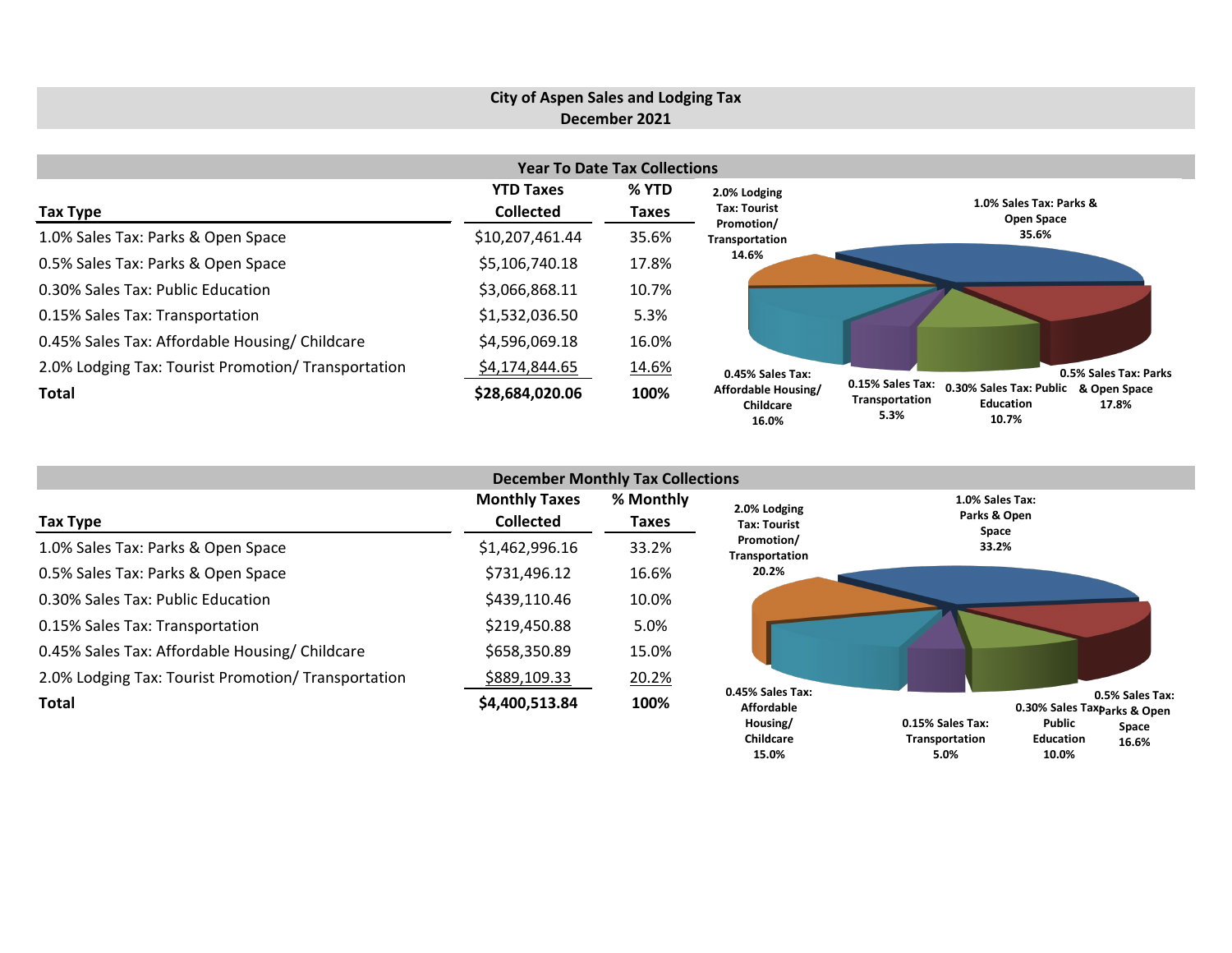## **City of Aspen Sales Tax 2.4% December 2021**

| <b>Current Month Revenues are</b> | 53.5% | above last year's Monthly Revenues.             |
|-----------------------------------|-------|-------------------------------------------------|
| <b>Year To Date Revenues are</b>  | 44.3% | above Year To Date Budgeted Revenues.           |
| <b>Year To Date Revenues are</b>  | 33.5% | above last year's Actual Year To Date Revenues. |

|              |               | 2021 Monthly Budget vs. 2021 Actual |           |               |              | 2021 YTD Budget vs. 2021 Actual |  |              | 2021 vs. 2020 |                 |          |  |
|--------------|---------------|-------------------------------------|-----------|---------------|--------------|---------------------------------|--|--------------|---------------|-----------------|----------|--|
| <b>Month</b> | <b>Budget</b> | Actual                              | Variance  | <b>Budget</b> | Actual       | Variance                        |  | 2020 Monthly | Variance      | <b>2020 YTD</b> | Variance |  |
| Jan          | \$1,595,006   | \$1,594,720                         | $(0.0\%)$ | \$1,595,006   | \$1,594,720  | $(0.0\%)$                       |  | \$2,276,217  | (29.9%)       | \$2,276,217     | (29.9%)  |  |
| Feb          | \$1,486,326   | \$1,673,483                         | 12.6%     | \$3,081,332   | \$3,268,203  | 6.1%                            |  | \$2,122,818  | (21.2%)       | \$4,399,035     | (25.7%)  |  |
| Mar          | \$1,888,591   | \$2,645,788                         | 40.1%     | \$4,969,923   | \$5,913,991  | 19.0%                           |  | \$1,243,377  | 112.8%        | \$5,642,412     | 4.8%     |  |
| Apr          | \$777,333     | \$1,117,415                         | 43.7%     | \$5,747,255   | \$7,031,407  | 22.3%                           |  | \$524,409    | 113.1%        | \$6,166,820     | 14.0%    |  |
| May          | \$609,455     | \$964,724                           | 58.3%     | \$6,356,711   | \$7,996,131  | 25.8%                           |  | \$567,114    | 70.1%         | \$6,733,934     | 18.7%    |  |
| June         | \$1,451,356   | \$2,213,718                         | 52.5%     | \$7,808,067   | \$10,209,848 | 30.8%                           |  | \$1,315,505  | 68.3%         | \$8,049,440     | 26.8%    |  |
| July         | \$1,922,418   | \$3,058,702                         | 59.1%     | \$9,730,485   | \$13,268,550 | 36.4%                           |  | \$1,984,791  | 54.1%         | \$10,034,230    | 32.2%    |  |
| Aug          | \$1,631,118   | \$2,493,158                         | 52.8%     | \$11,361,603  | \$15,761,708 | 38.7%                           |  | \$1,783,192  | 39.8%         | \$11,817,422    | 33.4%    |  |
| Sept         | \$1,413,986   | \$2,536,858                         | 79.4%     | \$12,775,590  | \$18,298,565 | 43.2%                           |  | \$2,214,205  | 14.6%         | \$14,031,628    | 30.4%    |  |
| Oct          | \$855,843     | \$1,549,662                         | 81.1%     | \$13,631,433  | \$19,848,228 | 45.6%                           |  | \$1,067,153  | 45.2%         | \$15,098,781    | 31.5%    |  |
| Nov          | \$719,393     | \$1,149,543                         | 59.8%     | \$14,350,825  | \$20,997,771 | 46.3%                           |  | \$972,967    | 18.1%         | \$16,071,748    | 30.7%    |  |
| Dec          | \$2,635,754   | \$3,511,405                         | 33.2%     | \$16,986,579  | \$24,509,175 | 44.3%                           |  | \$2,286,874  | 53.5%         | \$18,358,622    | 33.5%    |  |

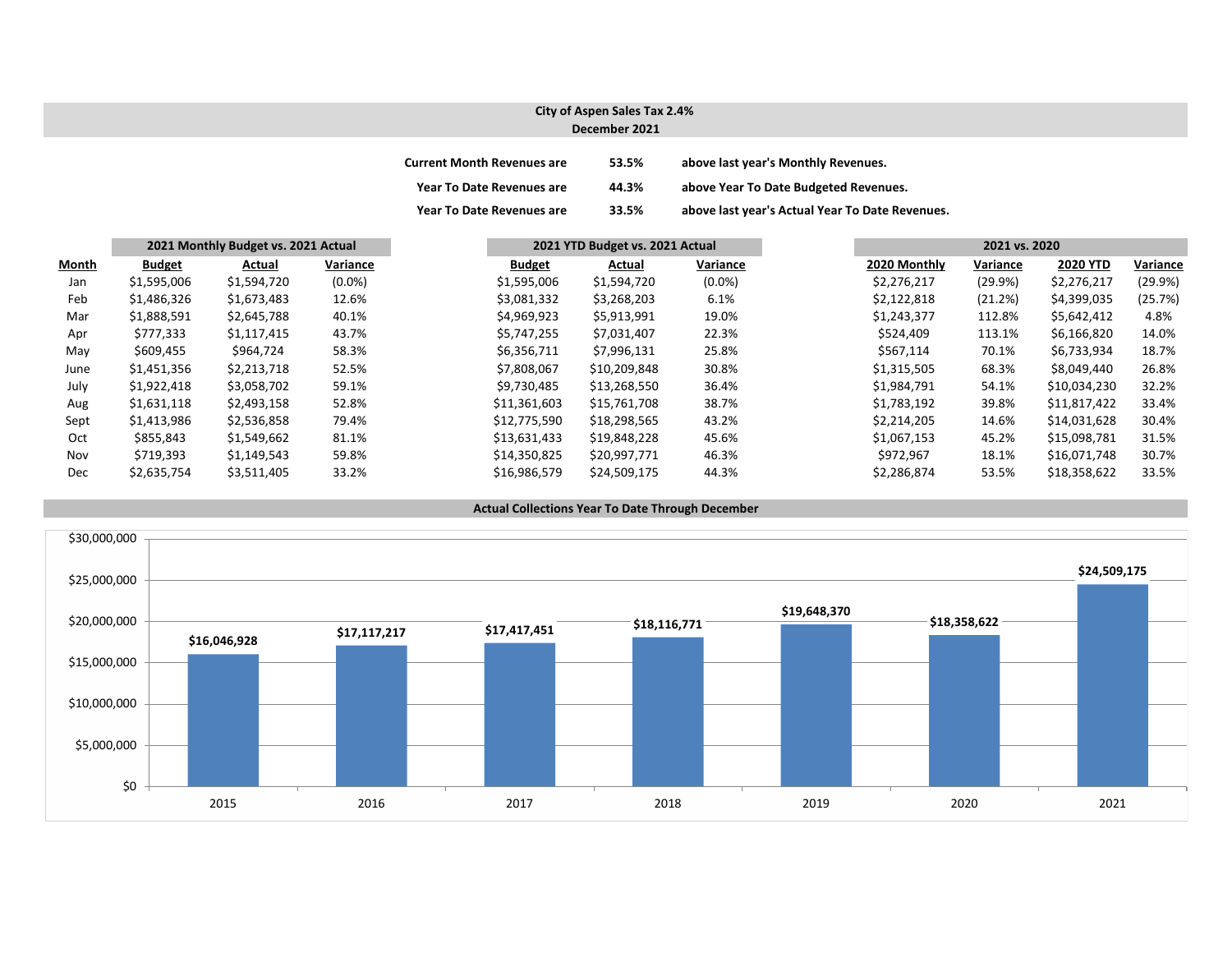# **City of Aspen Tourist Promotion 1.5% Lodging Tax (0.5% Rate for 2010 and Prior)**

**December 2021**

| <b>Current Month Revenues are</b> | 148.7% | above last year's Monthly Revenues.             |
|-----------------------------------|--------|-------------------------------------------------|
| <b>Year To Date Revenues are</b>  | 29.8%  | above Year To Date Budgeted Revenues.           |
| <b>Year To Date Revenues are</b>  | 38.1%  | above last year's Actual Year To Date Revenues. |

|       |               | 2021 Monthly Budget vs. 2021 Actual |          | 2021 YTD Budget vs. 2021 Actual |             | 2021 vs. 2020 |              |            |                 |            |
|-------|---------------|-------------------------------------|----------|---------------------------------|-------------|---------------|--------------|------------|-----------------|------------|
| Month | <b>Budget</b> | <b>Actual</b>                       | Variance | <b>Budget</b>                   | Actual      | Variance      | 2020 Monthly | Variance   | <b>2020 YTD</b> | Variance   |
| Jan   | \$304,500     | \$168,712                           | (44.6%)  | \$304,500                       | \$168,712   | (44.6%)       | \$423,412    | (60.2%)    | \$423,412       | (60.2%)    |
| Feb   | \$270,000     | \$208,731                           | (22.7%)  | \$574,500                       | \$377,443   | (34.3%)       | \$417,502    | $(50.0\%)$ | \$840,914       | (55.1%)    |
| Mar   | \$353,250     | \$369,554                           | 4.6%     | \$927,750                       | \$746,997   | (19.5%)       | \$197,251    | 87.4%      | \$1,038,165     | (28.0%)    |
| Apr   | \$64,500      | \$88,271                            | 36.9%    | \$992,250                       | \$835,268   | (15.8%)       | \$5,581      | 1,481.7%   | \$1,043,746     | $(20.0\%)$ |
| May   | \$49,500      | \$50,893                            | 2.8%     | \$1,041,750                     | \$886,160   | (14.9%)       | \$8,770      | 480.3%     | \$1,052,516     | (15.8%)    |
| June  | \$186,750     | \$231,840                           | 24.1%    | \$1,228,500                     | \$1,118,001 | $(9.0\%)$     | \$99,543     | 132.9%     | \$1,152,059     | $(3.0\%)$  |
| July  | \$280,500     | \$429,454                           | 53.1%    | \$1,509,000                     | \$1,547,455 | 2.5%          | \$263,959    | 62.7%      | \$1,416,018     | 9.3%       |
| Aug   | \$213,000     | \$328,132                           | 54.1%    | \$1,722,000                     | \$1,875,586 | 8.9%          | \$227,695    | 44.1%      | \$1,643,713     | 14.1%      |
| Sept  | \$151,500     | \$324,107                           | 113.9%   | \$1,873,500                     | \$2,199,693 | 17.4%         | \$206,067    | 57.3%      | \$1,849,780     | 18.9%      |
| Oct   | \$78,750      | \$166,860                           | 111.9%   | \$1,952,250                     | \$2,366,553 | 21.2%         | \$71,598     | 133.0%     | \$1,921,378     | 23.2%      |
| Nov   | \$54,000      | \$97,749                            | 81.0%    | \$2,006,250                     | \$2,464,302 | 22.8%         | \$78,030     | 25.3%      | \$1,999,408     | 23.3%      |
| Dec   | \$406,500     | \$666,832                           | 64.0%    | \$2,412,750                     | \$3,131,133 | 29.8%         | \$268,092    | 148.7%     | \$2,267,501     | 38.1%      |

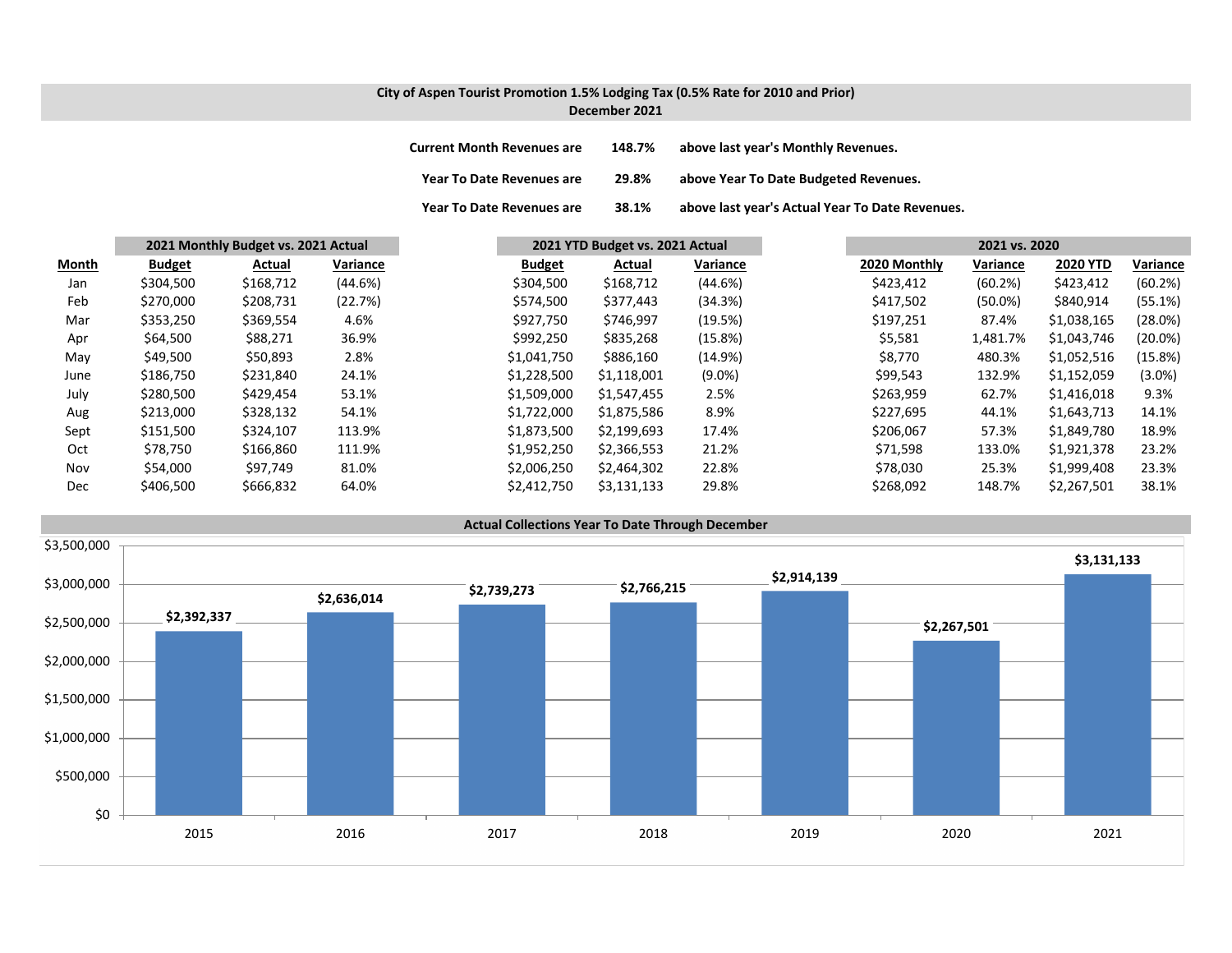### **City of Aspen Transportation 0.5% Lodging Tax December 2021**

| <b>Current Month Revenues are</b> | 148.7% | above last year's Monthly Revenues.             |
|-----------------------------------|--------|-------------------------------------------------|
| Year To Date Revenues are         | 29.8%  | above Year To Date Budgeted Revenues.           |
| <b>Year To Date Revenues are</b>  | 38.1%  | above last year's Actual Year To Date Revenues. |

|              |               | 2021 Monthly Budget vs. 2021 Actual |          |               | 2021 YTD Budget vs. 2021 Actual |            |  | 2021 vs. 2020 |            |                 |            |
|--------------|---------------|-------------------------------------|----------|---------------|---------------------------------|------------|--|---------------|------------|-----------------|------------|
| <b>Month</b> | <b>Budget</b> | <b>Actual</b>                       | Variance | <b>Budget</b> | <b>Actual</b>                   | Variance   |  | 2020 Monthly  | Variance   | <b>2020 YTD</b> | Variance   |
| Jan          | \$101,500     | \$56,237                            | (44.6%)  | \$101,500     | \$56,237                        | (44.6%)    |  | \$141,137     | (60.2%)    | \$141,137       | (60.2%)    |
| Feb          | \$90,000      | \$69,577                            | (22.7%)  | \$191,500     | \$125,813                       | (34.3%)    |  | \$139,167     | $(50.0\%)$ | \$280,304       | (55.1%)    |
| Mar          | \$117,750     | \$123,184                           | 4.6%     | \$309,250     | \$248,998                       | (19.5%)    |  | \$65,750      | 87.4%      | \$346,054       | (28.0%)    |
| Apr          | \$21,500      | \$29,424                            | 36.9%    | \$330,750     | \$278,421                       | (15.8%)    |  | \$1,860       | 1,481.7%   | \$347,915       | $(20.0\%)$ |
| May          | \$16,500      | \$16,964                            | 2.8%     | \$347,250     | \$295,386                       | $(14.9\%)$ |  | \$2,923       | 480.3%     | \$350,838       | (15.8%)    |
| June         | \$62,250      | \$77,280                            | 24.1%    | \$409,500     | \$372,666                       | $(9.0\%)$  |  | \$33,181      | 132.9%     | \$384,019       | $(3.0\%)$  |
| July         | \$93,500      | \$143,151                           | 53.1%    | \$503,000     | \$515,817                       | 2.5%       |  | \$87,986      | 62.7%      | \$472,005       | 9.3%       |
| Aug          | \$71,000      | \$109,377                           | 54.1%    | \$574,000     | \$625,195                       | 8.9%       |  | \$75,898      | 44.1%      | \$547,903       | 14.1%      |
| Sept         | \$50,500      | \$108,036                           | 113.9%   | \$624,500     | \$733,231                       | 17.4%      |  | \$68,700      | 57.3%      | \$616,603       | 18.9%      |
| Oct          | \$26,250      | \$55,620                            | 111.9%   | \$650,750     | \$788,851                       | 21.2%      |  | \$23,866      | 133.1%     | \$640,469       | 23.2%      |
| Nov          | \$18,000      | \$32,583                            | 81.0%    | \$668,750     | \$821,434                       | 22.8%      |  | \$26,010      | 25.3%      | \$666,479       | 23.2%      |
| Dec          | \$135,500     | \$222,278                           | 64.0%    | \$804,250     | \$1,043,711                     | 29.8%      |  | \$89,364      | 148.7%     | \$755,842       | 38.1%      |

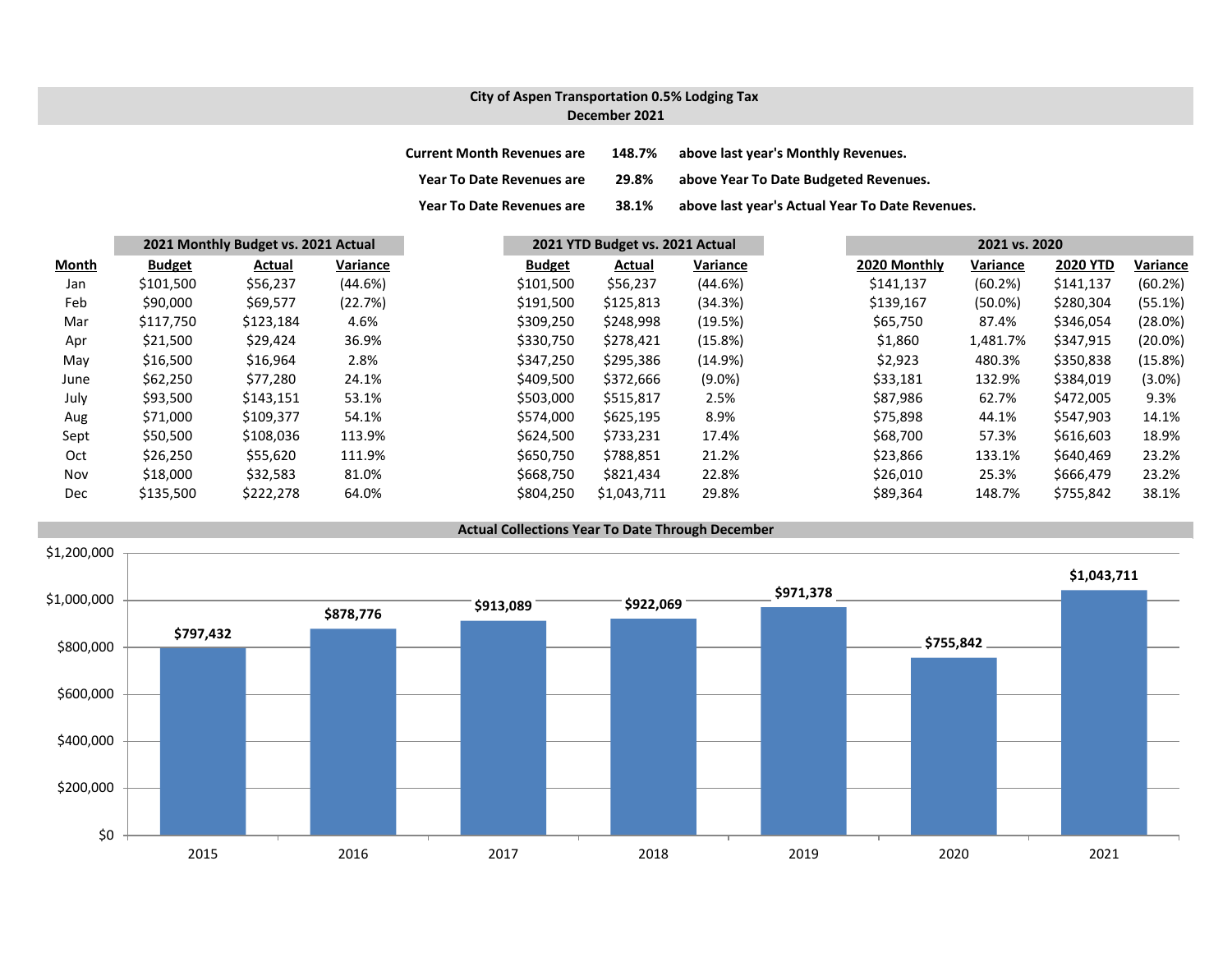## **City of Aspen Portion of Pitkin County 3.6% Sales Tax November 2021**

| <b>Current Month Revenues are</b> | 25.9% | above last year's Monthly Revenues.             |
|-----------------------------------|-------|-------------------------------------------------|
| <b>Year To Date Revenues are</b>  | 35.9% | above Year To Date Budgeted Revenues.           |
| <b>Year To Date Revenues are</b>  | 24.2% | above last year's Actual Year To Date Revenues. |

|              |               | 2021 Monthly Budget vs. 2021 Actual |          | 2021 YTD Budget vs. 2021 Actual |               | 2021 vs. 2020 |              |          |    |                 |          |
|--------------|---------------|-------------------------------------|----------|---------------------------------|---------------|---------------|--------------|----------|----|-----------------|----------|
| <b>Month</b> | <b>Budget</b> | Actual                              | Variance | <b>Budget</b>                   | <b>Actual</b> | Variance      | 2020 Monthly | Variance |    | <b>2020 YTD</b> | Variance |
| Jan          | \$1,357,000   | \$1,092,020                         | (19.5%)  | \$1,357,000                     | \$1,092,020   | (19.5%)       | \$1,512,709  | (27.8%)  |    | 1,512,709       | (27.8%)  |
| Feb          | \$1,277,000   | \$1,183,150                         | (7.3%)   | \$2,634,000                     | \$2,275,171   | (13.6%)       | \$1,449,548  | (18.4%)  |    | 2,962,257       | (23.2%)  |
| Mar          | \$1,293,000   | \$1,515,832                         | 17.2%    | \$3,927,000                     | \$3,791,002   | (3.5%)        | \$708,210    | 114.0%   | S. | 3,670,467       | 3.3%     |
| Apr          | \$484,000     | \$817,669                           | 68.9%    | \$4,411,000                     | \$4,608,671   | 4.5%          | \$498,211    | 64.1%    |    | 4,168,678       | 10.6%    |
| May          | \$398,000     | \$665,386                           | 67.2%    | \$4,809,000                     | \$5,274,058   | 9.7%          | \$430,729    | 54.5%    | S. | 4,599,408       | 14.7%    |
| June         | \$822,000     | \$1,218,669                         | 48.3%    | \$5,631,000                     | \$6,492,727   | 15.3%         | \$713,217    | 70.9%    |    | 5,312,624       | 22.2%    |
| July         | \$1,097,000   | \$1,694,768                         | 54.5%    | \$6,728,000                     | \$8,187,494   | 21.7%         | \$1,164,095  | 45.6%    |    | 6,476,719       | 26.4%    |
| Aug          | \$917,000     | \$1,427,495                         | 55.7%    | \$7,645,000                     | \$9,614,989   | 25.8%         | \$1,117,891  | 27.7%    | ╰  | 7,594,610       | 26.6%    |
| Sept         | \$801,000     | \$1,321,660                         | 65.0%    | \$8,446,000                     | \$10,936,649  | 29.5%         | \$1,181,742  | 11.8%    |    | 8,776,352       | 24.6%    |
| Oct          | \$498,000     | \$1,004,489                         | 101.7%   | \$8,944,000                     | \$11,941,138  | 33.5%         | \$845,122    | 18.9%    |    | 9,621,474       | 24.1%    |
| Nov          | \$484,000     | \$867,346                           | 79.2%    | \$9,428,000                     | \$12,808,484  | 35.9%         | \$688,722    | 25.9%    |    | 10,310,196      | 24.2%    |
| Dec          | \$1,461,000   |                                     |          | \$10,889,000                    |               |               | \$1,533,844  |          |    | 11,844,040      |          |

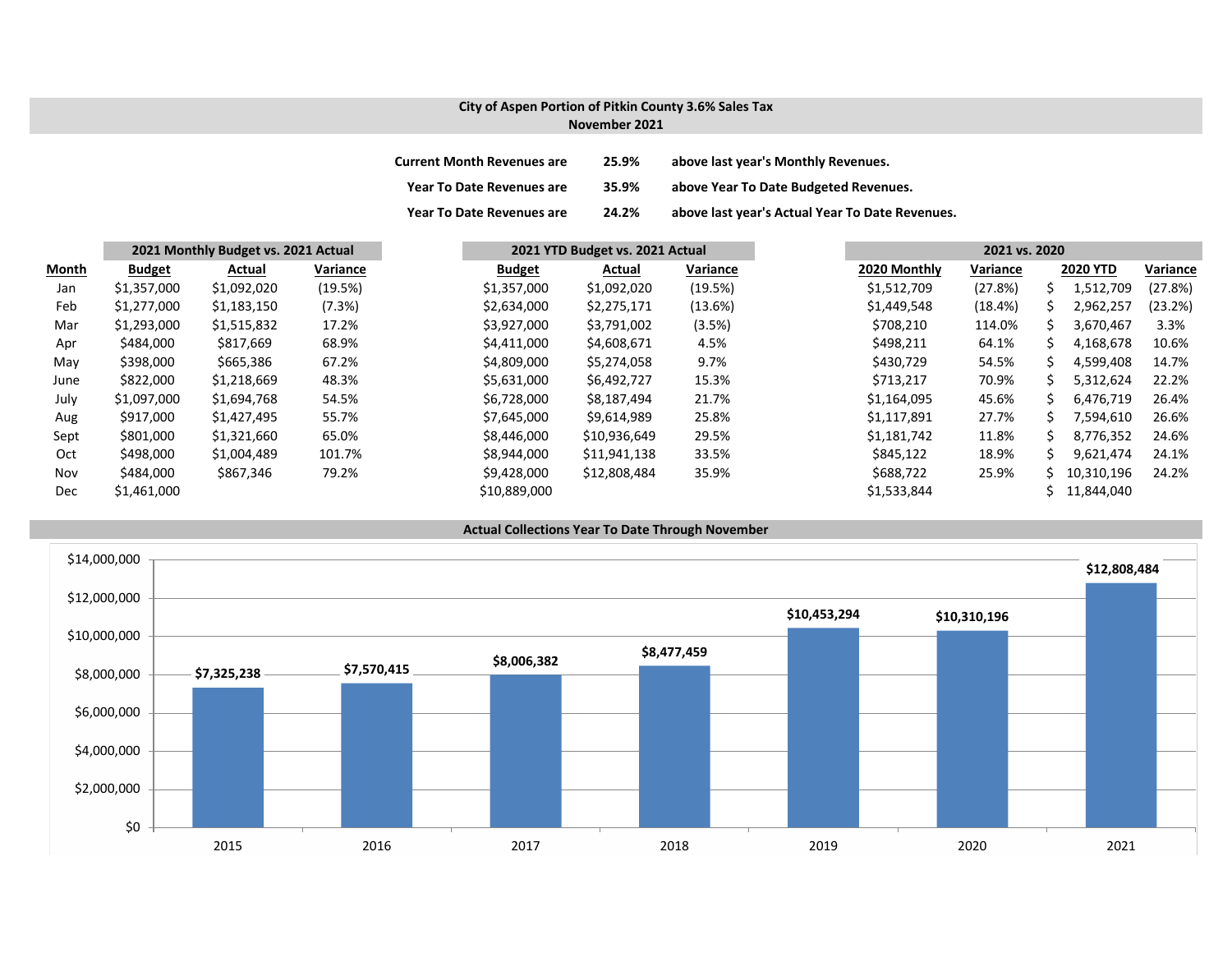## **January 2022 Housing Real Estate Transfer Tax**

| <b>Current Month Revenues are</b> | (8.3%) | below last year's Monthly Revenues. |
|-----------------------------------|--------|-------------------------------------|
|                                   |        |                                     |

**Year To Date Revenues are 159.4% above Year To Date Budgeted Revenues.**

**Year To Date Revenues are (8.3%) below last year's Actual Year To Date Revenues.**

|              | 2022 Monthly Budget vs. 2022 Actual |             |          | 2022 YTD Budget vs. 2022 Actual |             |          |  | 2022 vs. 2021 |          |                 |  |
|--------------|-------------------------------------|-------------|----------|---------------------------------|-------------|----------|--|---------------|----------|-----------------|--|
| <b>Month</b> | <b>Budget</b>                       | Actual      | Variance | <b>Budget</b>                   | Actual      | Variance |  | 2021 Monthly  | Variance | <b>2021 YTD</b> |  |
| Jan          | \$566,000                           | \$1,468,410 | 159.4%   | \$566,000                       | \$1,468,410 | 159.4%   |  | \$1,602,114   | (8.3%)   | \$1,602,114     |  |
| Feb          | \$530,000                           |             |          | \$1,096,000                     |             |          |  | \$711,920     |          | \$2,314,034     |  |
| Mar          | \$556,000                           |             |          | \$1,652,000                     |             |          |  | \$1,294,339   |          | \$3,608,373     |  |
| Apr          | \$720,000                           |             |          | \$2,372,000                     |             |          |  | \$2,251,850   |          | \$5,860,223     |  |
| May          | \$728,000                           |             |          | \$3,100,000                     |             |          |  | \$1,070,000   |          | \$6,930,223     |  |
| June         | \$691,000                           |             |          | \$3,791,000                     |             |          |  | \$1,377,685   |          | \$8,307,908     |  |
| July         | \$494,000                           |             |          | \$4,285,000                     |             |          |  | \$919,840     |          | \$9,227,748     |  |
| Aug          | \$675,000                           |             |          | \$4,960,000                     |             |          |  | \$1,904,684   |          | \$11,132,432    |  |
| Sept         | \$960,000                           |             |          | \$5,920,000                     |             |          |  | \$1,891,643   |          | \$13,024,074    |  |
| Oct          | \$829,000                           |             |          | \$6,749,000                     |             |          |  | \$2,571,511   |          | \$15,595,585    |  |
| Nov          | \$565,000                           |             |          | \$7,314,000                     |             |          |  | \$2,041,431   |          | \$17,637,016    |  |
| Dec          | \$686,000                           |             |          | \$8,000,000                     |             |          |  | \$3,454,185   |          | \$21,091,202    |  |

**Actual Collections Year To Date Through January**